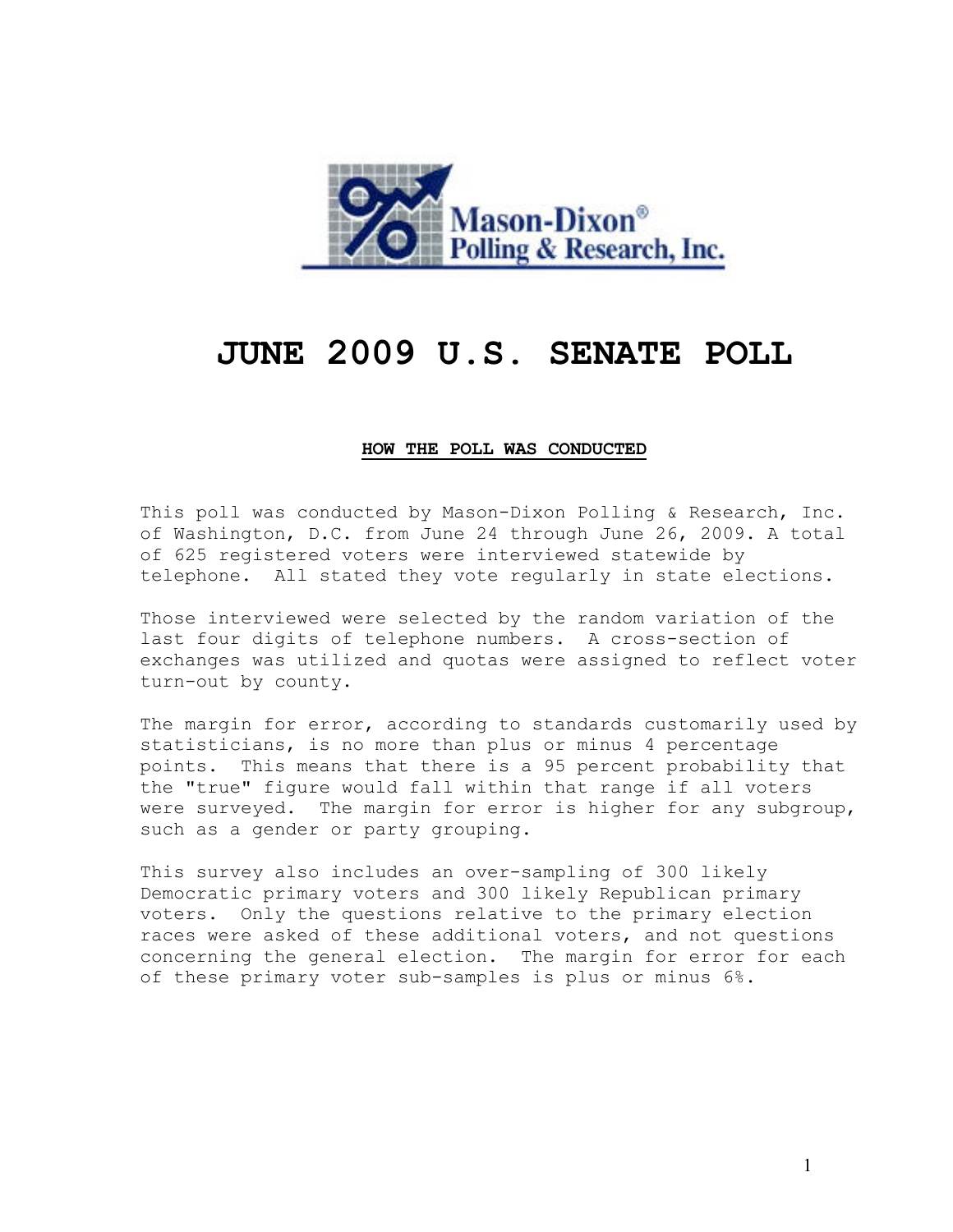#### **STATEWIDE NAME RECOGNITION**

**QUESTION: I am going to read a list of potential candidates for statewide office in Florida in the 2010 election.**

**Do you recognize the name \_\_\_\_\_\_\_\_? (IF YES) Do you have a favorable, unfavorable or neutral opinion of \_\_\_\_\_\_\_\_?**

|               | <b>RECOGNIZE</b><br><b>FAVORABLE</b> | <b>RECOGNIZE</b><br><b>UNFAVORABLE</b> | <b>RECOGNIZE</b><br><b>NEUTRAL</b> | DON ' T<br><b>RECOGNIZE</b> |
|---------------|--------------------------------------|----------------------------------------|------------------------------------|-----------------------------|
| <b>SENATE</b> |                                      |                                        |                                    |                             |
| Charlie Crist | 49%                                  | 21%                                    | 27%                                | 3%                          |
| Marco Rubio   | 18%                                  | 11%                                    | 24%                                | 47%                         |
| Kendrick Meek | 11%                                  | 5 <sup>°</sup>                         | 22%                                | 62%                         |
| Corrine Brown | 4%                                   | 15%                                    | 20%                                | 61%                         |

## **\*\*\* 300 LIKELY DEMOCRATIC PRIMARY VOTERS \*\*\***

## **STATEWIDE NAME RECOGNITION**

|               | <b>RECOGNIZE</b><br><b>FAVORABLE</b> | <b>RECOGNIZE</b><br><b>UNFAVORABLE</b> | <b>RECOGNIZE</b><br><b>NEUTRAL</b> | DON ' T<br><b>RECOGNIZE</b> |
|---------------|--------------------------------------|----------------------------------------|------------------------------------|-----------------------------|
| Kendrick Meek | 22%                                  | 1%                                     | 2.5%                               | 52%                         |
| Corrine Brown | $9\%$                                | 10 <sub>8</sub>                        | 28                                 | 53%                         |

**QUESTION: If the 2010 Democratic primary for Florida's U.S. Senate seat were held today, for whom would you vote if the candidates were Corrine Brown and Kendrick Meek?**

| ME.E.K    | 27.8 |
|-----------|------|
| BROWN     | 12.8 |
| UNDECIDED | 61 % |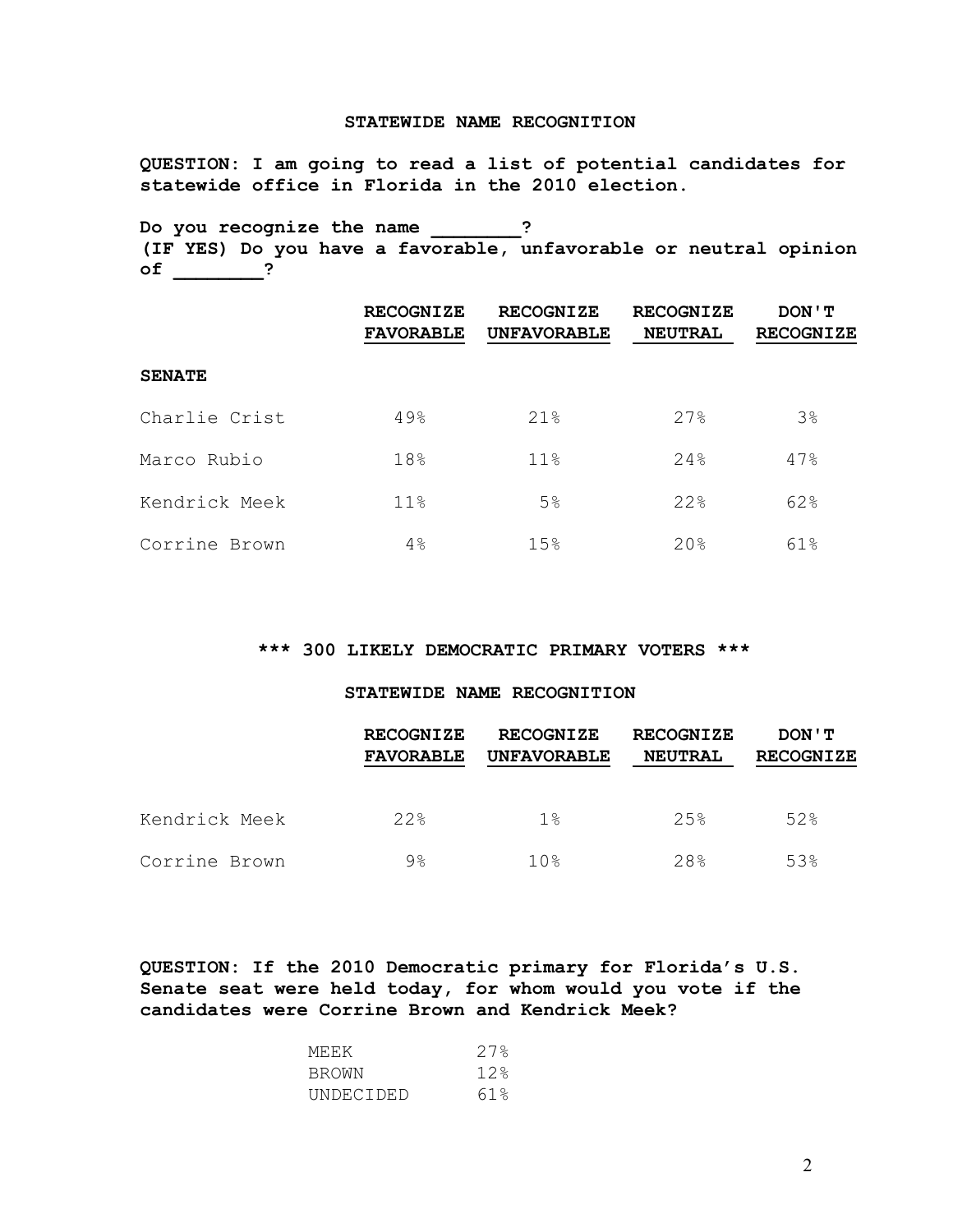## **\*\*\* 300 LIKELY REPUBLICAN PRIMARY VOTERS \*\*\***

#### **STATEWIDE NAME RECOGNITION**

|               | <b>RECOGNIZE</b><br><b>FAVORABLE</b> | <b>RECOGNIZE</b><br><b>UNFAVORABLE</b> | <b>RECOGNIZE</b><br><b>NEUTRAL</b> | DON ' T<br><b>RECOGNIZE</b> |
|---------------|--------------------------------------|----------------------------------------|------------------------------------|-----------------------------|
| Charlie Crist | $49$ <sup>2</sup>                    | 22.8                                   | $29$ <sup>2</sup>                  |                             |
| Marco Rubio   | 2.4%                                 | 5%                                     | 23%                                | 48%                         |

## **QUESTION: If the 2010 Republican primary for Florida's U.S. Senate seat were held today, for whom would you vote if the candidates were Charlie Crist and Marco Rubio?**

|              | AT.T.  | GOP VOTERS WHO RECOGNIZE BOTH |
|--------------|--------|-------------------------------|
|              |        |                               |
| <b>CRIST</b> | 51%    | 33%                           |
| RUBIO        | 2.3%   | 31%                           |
| UNDECIDED    | $26$ . | 36%                           |

#### **\*\*\* ALL VOTERS \*\*\***

**QUESTION: If the 2010 election for Florida's U.S. Senate seat were held today, for whom would you vote if the candidates were Kendrick Meek, the Democrat, and Charlie Crist, the Republican?**

|           | STATE  | MF.N            | <b>WOMEN</b> | DEM | RF.P           | IND |
|-----------|--------|-----------------|--------------|-----|----------------|-----|
|           |        |                 |              |     |                |     |
| CRIST     | 48%    | 50 <sub>8</sub> | 46%          | 28% | 72%            | 47% |
| MEEK      | $26$ . | 2.4%            | 28.8         | 42% | 9 <sub>8</sub> | 23  |
| UNDECIDED | $26$ . | $26$ .          | $26$ .       | 30% | <u> 19%</u>    | 30g |

**QUESTION: If the 2010 election for Florida's U.S. Senate seat were held today, for whom would you vote if the candidates were Corrine Brown, the Democrat, and Charlie Crist, the Republican?**

|              | STATE | MEN             | WOMEN | DEM  | <b>REP</b> | IND               |
|--------------|-------|-----------------|-------|------|------------|-------------------|
| CRIST        | 5.5%  | 59%             | 51%   | 34%  | 78%        | 56%               |
| <b>BROWN</b> | 2.4%  | 22.8            | 26%   | 44%  | $6\%$      | 1.5%              |
| UNDECIDED    | 21%   | 19 <sub>8</sub> | 2.3%  | 22.8 | 16%        | $29$ <sup>2</sup> |